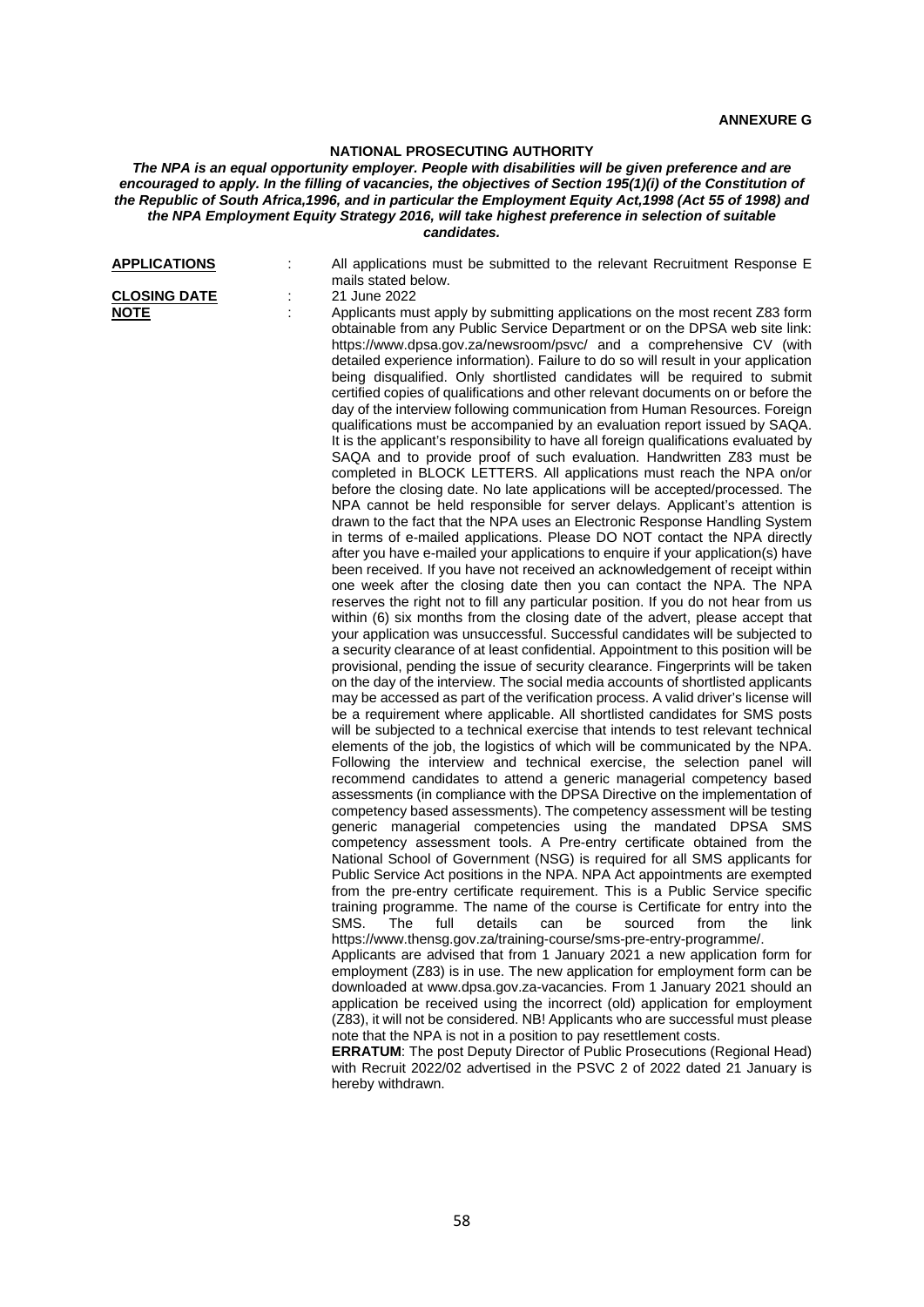| <b>MANAGEMENT ECHELON</b>                                |                                                                                                                                                                                                                                                                                                                                                                                                                                                                                                                                                                                                                                                                                                                                                                                                                                                                                                                                                                                                                                                                                                                                                                                                                                                                                                                                                                                                                                                                                                                                                                                                                                                                                                                                                                                                                                                                                                                                                                                                                                                                                                                                                                                                                      |  |
|----------------------------------------------------------|----------------------------------------------------------------------------------------------------------------------------------------------------------------------------------------------------------------------------------------------------------------------------------------------------------------------------------------------------------------------------------------------------------------------------------------------------------------------------------------------------------------------------------------------------------------------------------------------------------------------------------------------------------------------------------------------------------------------------------------------------------------------------------------------------------------------------------------------------------------------------------------------------------------------------------------------------------------------------------------------------------------------------------------------------------------------------------------------------------------------------------------------------------------------------------------------------------------------------------------------------------------------------------------------------------------------------------------------------------------------------------------------------------------------------------------------------------------------------------------------------------------------------------------------------------------------------------------------------------------------------------------------------------------------------------------------------------------------------------------------------------------------------------------------------------------------------------------------------------------------------------------------------------------------------------------------------------------------------------------------------------------------------------------------------------------------------------------------------------------------------------------------------------------------------------------------------------------------|--|
| POST 20/75                                               | DIRECTOR: MANAGEMENT ACCOUNTING REF NO: RECRUIT 2022/214<br>Financial Management- Management Accounting                                                                                                                                                                                                                                                                                                                                                                                                                                                                                                                                                                                                                                                                                                                                                                                                                                                                                                                                                                                                                                                                                                                                                                                                                                                                                                                                                                                                                                                                                                                                                                                                                                                                                                                                                                                                                                                                                                                                                                                                                                                                                                              |  |
| <b>SALARY</b><br><b>CENTRE</b><br><b>REQUIREMENTS</b>    | R1 073 187 per annum (Level 13), (total cost package) SMS<br>Head Office: Pretoria<br>A recognized B-degree or Advanced Diploma (NQF level 7). Ten (10) years<br>working experience in public sector financial management. At least five (5)<br>years management experience on middle or senior management level.<br>acting Independently,<br>Demonstrable<br>competency in<br>Professionally,<br>Accountable and with Credibility. In depth knowledge of Public Finance<br>Management Legislation and other regulatory framework. Knowledge of<br>legislation and regulations pertaining to Public Service Administration. Sound<br>knowledge of GRAP (Generally Recognised Accounting Practices) and GAAP<br>(Generally Accepted Accounting Practices) and zero-based basis of<br>accounting, performance budgeting. Above average computer skills and<br>system literacy -PERSAL; BAS and LOGIS. Sound knowledge of strategic<br>planning and associated budgetary process. Strong leadership ability to secure<br>financial resources to adequately fund the Strategic Plan of the NPA. Above<br>average communication as well as report writing skills. General management                                                                                                                                                                                                                                                                                                                                                                                                                                                                                                                                                                                                                                                                                                                                                                                                                                                                                                                                                                                                                                      |  |
| <b>DUTIES</b><br><b>ENQUIRIES</b><br><b>APPLICATIONS</b> | skills.<br>Assist with the budget planning and monitoring in line with the Strategic and<br>÷<br>Annual Plans of the organization in terms of the PFMA. Align/monitor budget<br>and monthly expenditure according to Business Units and Annual Plans.<br>Timely reporting on all budgeting related activities. Budget reporting<br>presentations to NPA Management. Manage BAS as well as SafetyNet<br>System. Manage maintenance of the NPA Code Structure. Review and amend<br>SCOA classifications where required. Manage the production of accurate,<br>reliable and timely financial and management accounting reports on an annual<br>and quarterly basis. Manage requests, receipt, consolidation and analysis of<br>all financial and non-finance inputs received annually and quarterly. Manage<br>all audit adjustments and resubmissions of financial and management<br>accounting reports. Manage information and reviews provided of the Annual<br>Financial Statements as part of the Annual Report before publication. Manage<br>an effective debtors' system within the NPA. Manage compilation of monthly<br>debt account reconciliations and management reports. Review and manage all<br>debt cases referred to Recovery Agency. Manage irregular expenditure,<br>fruitless and wasteful expenditure and thefts/ losses cases presented to<br>committees and management of registers accordingly. Manage the verification<br>of SCOA allocations in respect of all payments processed. Liaise with the<br>relevant role players within the various spheres of government. Provide clear<br>aims, targets and strategies with respect to prioritization, institutional<br>arrangements and a clear indication of resources and inputs required to<br>achieve the units desired outcomes. Assist with the development of a budget,<br>reporting and debt staff team who are committed to the vision and goals of the<br>unit and have trust and leadership of the organization. Manage and encourage<br>people, optimize their outputs and effectively manage relationships in order to<br>achieve organizational goals.<br>Hanika van Zyl Tel No: 012 845 6116<br>e mail Recruit2022214@npa.gov.za |  |
| <b>OTHER POSTS</b>                                       |                                                                                                                                                                                                                                                                                                                                                                                                                                                                                                                                                                                                                                                                                                                                                                                                                                                                                                                                                                                                                                                                                                                                                                                                                                                                                                                                                                                                                                                                                                                                                                                                                                                                                                                                                                                                                                                                                                                                                                                                                                                                                                                                                                                                                      |  |
| <u>POST 20/76</u>                                        | <b>SENIOR STATE ADVOCATE (OCC) REF NO: RECRUIT 2022/215</b><br><b>National Prosecutions Services</b>                                                                                                                                                                                                                                                                                                                                                                                                                                                                                                                                                                                                                                                                                                                                                                                                                                                                                                                                                                                                                                                                                                                                                                                                                                                                                                                                                                                                                                                                                                                                                                                                                                                                                                                                                                                                                                                                                                                                                                                                                                                                                                                 |  |
| <u>SALARY</u><br><b>CENTRE</b><br><b>REQUIREMENTS</b>    | R997 764 per annum (total cost package) - R1 559 616 per annum (total cost<br>package) (LP-9)<br>Head Office: Pretoria<br>An LLB or any appropriate legal qualification for serving prosecutors. At least<br>eight years post qualification legal experience in civil and/or criminal litigation.<br>Two years of such experience must be High Court prosecution and/or<br>organised/commercial crimes prosecution related. Right of appearance as<br>contemplated in section 25(2) of the NPA Act, 32 of 1998. Thorough<br>understanding and experience or knowledge in POCA legislation and                                                                                                                                                                                                                                                                                                                                                                                                                                                                                                                                                                                                                                                                                                                                                                                                                                                                                                                                                                                                                                                                                                                                                                                                                                                                                                                                                                                                                                                                                                                                                                                                                        |  |

racketeering application. Demonstrable competency in acting Independently,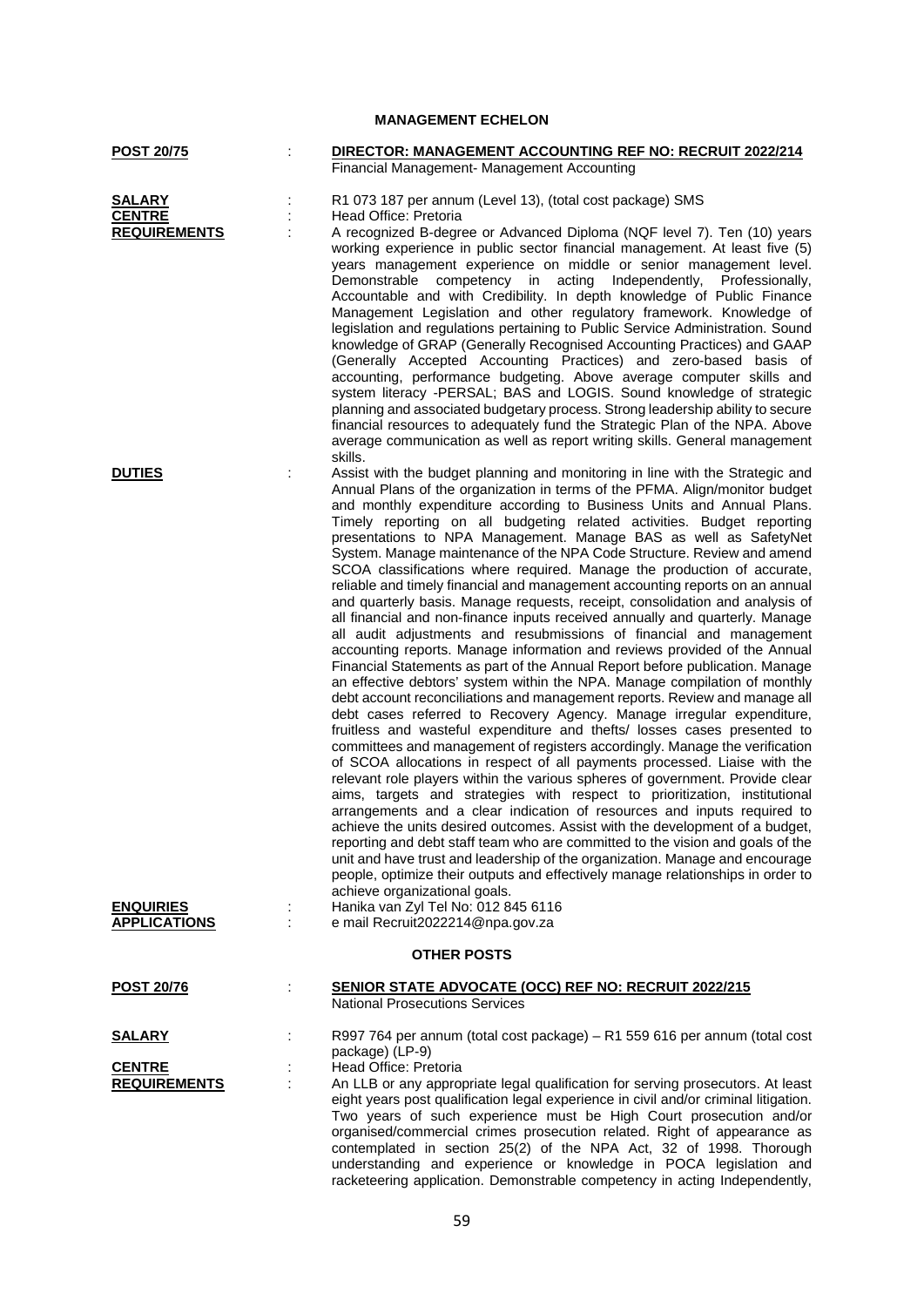|                                         |   | Professionally, Accountable and with Credibility. Experience in prosecution,<br>competency in guiding investigations, drafting charge sheets, indictments and<br>court documents dealing with representations. Extensive knowledge of civil<br>and/or criminal procedure. Good advocacy and well-developed skills in legal<br>research and legal drafting. Good interpersonal, analytical, presentation and<br>communication skills. Extensive knowledge of civil and/or criminal procedure.<br>High level of proficiency in prosecuting and presenting/arguing cases in court.<br>Understanding of the work of NPS units will be an added advantage. Computer<br>skills. Valid driver's license.                                                  |
|-----------------------------------------|---|----------------------------------------------------------------------------------------------------------------------------------------------------------------------------------------------------------------------------------------------------------------------------------------------------------------------------------------------------------------------------------------------------------------------------------------------------------------------------------------------------------------------------------------------------------------------------------------------------------------------------------------------------------------------------------------------------------------------------------------------------|
| <b>DUTIES</b>                           |   | Attend and monitor racketeering applications for the authorization of the NDPP.<br>Analyse evidence and prosecution of serious and complex organized and<br>commercial crime cases, as well as all priority matters. Advice prosecutors and<br>police on investigation of serious complex organised crime cases. Conduct<br>legal research and keep up to date with legal developments. Prepare reports<br>on organized crime matters, peruse and process applications for the office of<br>the NDPP. Liaise with DPP's and lower court staff. Represent the NPA in legal<br>challenges brought in the civil courts and/or representations related to OCC.<br>Perform other ad hoc assignments as required by the senior management of<br>the OCC. |
| <b>ENQUIRIES</b><br><b>APPLICATIONS</b> |   | Gija Maswanganyi Tel No: 012 845 6944<br>e mail Recruit2022215@npa.gov.za                                                                                                                                                                                                                                                                                                                                                                                                                                                                                                                                                                                                                                                                          |
| <b>POST 20/77</b>                       | t | <b>SENIOR STATE ADVOCATE REF NO: RECRUIT 2022/216 (X2 POSTS)</b><br><b>National Prosecutions Services</b>                                                                                                                                                                                                                                                                                                                                                                                                                                                                                                                                                                                                                                          |
| <u>SALARY</u>                           |   | R997 764 per annum (total cost package) to R1 559 616 per annum (total cost<br>package) (Level LP-9)                                                                                                                                                                                                                                                                                                                                                                                                                                                                                                                                                                                                                                               |
| <b>CENTRE</b><br><b>REQUIREMENTS</b>    | ÷ | Head Office: Pretoria<br>An LLB or appropriate legal qualification for serving prosecutors. At least eight<br>years' post qualification legal experience, in criminal and/or Civil Litigation.<br>Independently,<br>Demonstrable<br>competency<br>acting<br>Professionally,<br>in<br>Accountable and with Credibility. Right of appearance as contemplated in<br>section 25(2) of the NPA Act, 32 of 1998. Good interpersonal, analytical,<br>presentation and communications skills.                                                                                                                                                                                                                                                              |
| <b>DUTIES</b>                           |   | Make legal decisions in accordance with the law, NPA prosecution policies and<br>directives. Management of the international cooperation in criminal matters<br>(mutual legal assistance and extradition) including the processes provided for<br>in Chapter 5 of the Cybercrime Act 19 of 2020. Conduct legal research, prepare<br>reports, and draft legal opinions, policies, legislation, MOU and other legal<br>documents. Participate in and represent the NPA in stakeholder engagements,<br>meetings and projects. Assist with the development of strategic, operational<br>and implementation plans. Identify and resolve challenges affecting the<br>performance of the NPA and CJS.                                                     |
| <b>ENQUIRIES</b><br><b>APPLICATIONS</b> |   | Gija Maswanganyi Tel No: 012 845 6944<br>e mail Recruit2022216@npa.gov.za                                                                                                                                                                                                                                                                                                                                                                                                                                                                                                                                                                                                                                                                          |
| <b>POST 20/78</b>                       |   | <b>REGIONAL COURT CONTROL PROSECUTOR</b><br><b>National Prosecutions Service</b>                                                                                                                                                                                                                                                                                                                                                                                                                                                                                                                                                                                                                                                                   |
| <u>SALARY</u>                           |   | R859 752 per annum (total cost package) to R1 405 245 per annum (total cost                                                                                                                                                                                                                                                                                                                                                                                                                                                                                                                                                                                                                                                                        |
| <b>CENTRE</b>                           |   | package) (Level SU-3)<br>CPP: Odi (Bafokeng) Ref No: Recruit 2022/220<br>(Ga-Rankuwa) (Re-advert) Ref No: Recruit 2022/237<br>CPP: Mmabatho (Molopo) Ref No: Recruit 2022/221<br>CPP: Ladysmith (Madadeni) Ref No: Recruit 2022/222                                                                                                                                                                                                                                                                                                                                                                                                                                                                                                                |
| <b>REQUIREMENTS</b>                     | ÷ | An LLB or any appropriate legal qualification for serving prosecutors. At least<br>six years post qualification legal experience. Demonstrable competency in<br>acting Independently, Professionally, Accountable and with Credibility. The<br>incumbent must have the ability to act independently or within minimum<br>supervision. Proficiency in prosecuting, guiding investigation and giving<br>instructions in complex or more difficult common law and statutory offences in<br>Regional and District Court. Draft complex charge sheets and complex court<br>documents. Good management skills. Must manage, give guidance and train<br>prosecutors. Excellent administrative skills.                                                     |
| <b>DUTIES</b>                           |   | Manage, train and give guidance to prosecutors. Study case dockets, decide<br>on the institution of and conduct criminal proceedings. Maintenance matters<br>and inquest of a general and more advanced nature in the Regional and District                                                                                                                                                                                                                                                                                                                                                                                                                                                                                                        |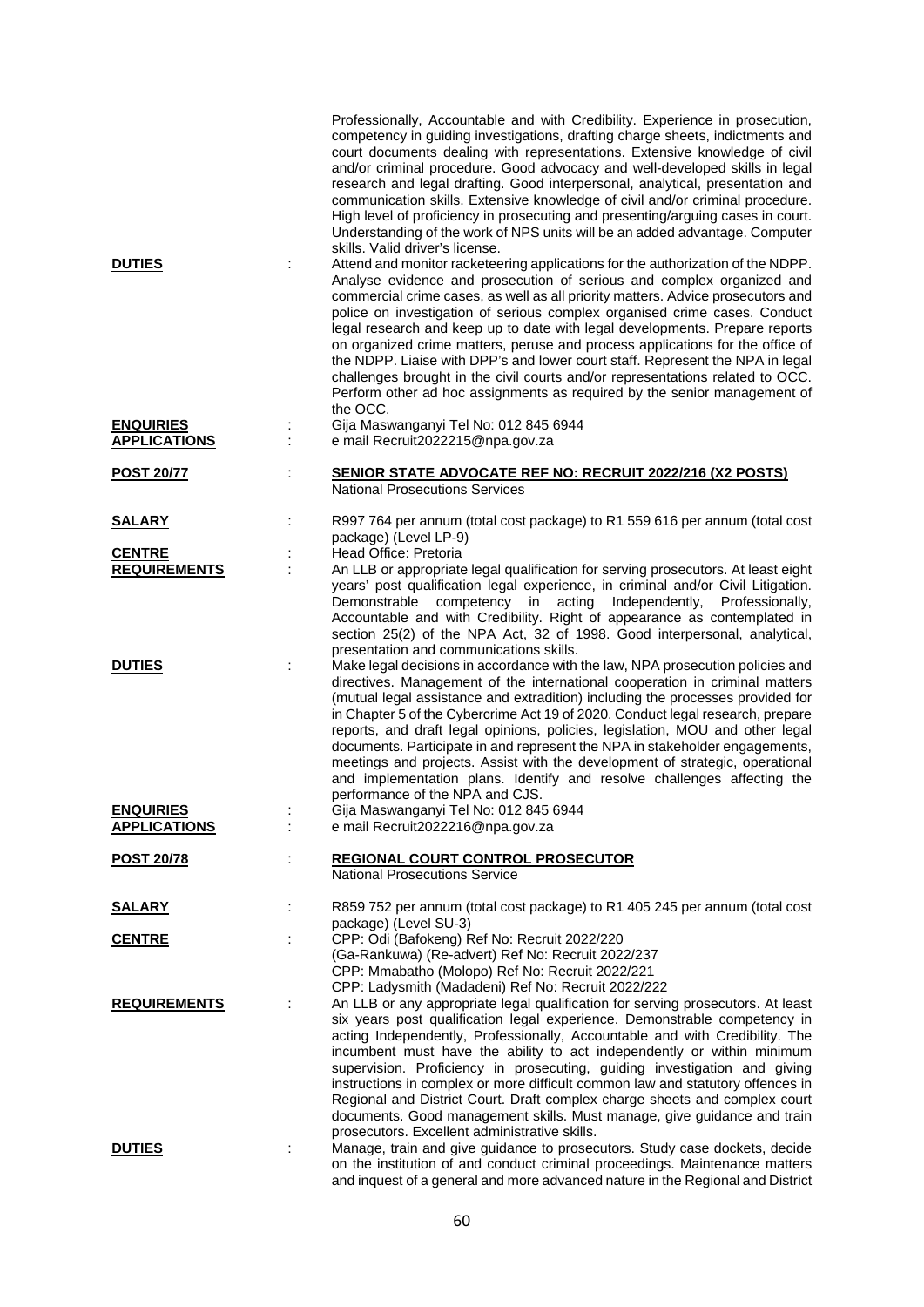|                     | Court. Prepare cases for court and draft charge sheets and other proceedings<br>for court. Present and assist prosecutors to present the State's case in court,<br>to lead witnesses, cross examine and address the court on inter alia, conviction<br>and sentence, and in general to conduct prosecutions on behalf of the State.<br>Perform all duties related thereto in accordance with the code of conduct, policy<br>and directives of the NPA. Assist the Senior Public Prosecutor with the<br>performance assessment of staff. Perform general administrative duties of the<br>office. Promote partner integration, community involvement and customer<br>satisfaction in conjunction with partners in the criminal justice system.                                                                             |
|---------------------|--------------------------------------------------------------------------------------------------------------------------------------------------------------------------------------------------------------------------------------------------------------------------------------------------------------------------------------------------------------------------------------------------------------------------------------------------------------------------------------------------------------------------------------------------------------------------------------------------------------------------------------------------------------------------------------------------------------------------------------------------------------------------------------------------------------------------|
| <b>ENQUIRIES</b>    | CPP: Odi & CPP: Mmabatho Flora Kalakgosi Tel No: 018 381 9041<br>CPP: Ladysmith Thabsile Radebe Tel No: 033 392 8753                                                                                                                                                                                                                                                                                                                                                                                                                                                                                                                                                                                                                                                                                                     |
| <b>APPLICATIONS</b> | CPP: Odi (Bafokeng) e mail Recruit2022220@npa.gov.za<br>(Ga-Rankuwa) e mail Recruit2022237@npa.gov.za<br>CPP: Mmabatho (Molopo) e mail Recruit2022221@npa.gov.za<br>CPP: Ladysmith (Madadeni) e mail Recruit2022222@npa.gov.za                                                                                                                                                                                                                                                                                                                                                                                                                                                                                                                                                                                           |
| <b>POST 20/79</b>   | <b>STATE ADVOCATE REF NO: RECRUIT 2022/217</b><br><b>Asset Forfeiture Unit</b><br>(Re-advert)                                                                                                                                                                                                                                                                                                                                                                                                                                                                                                                                                                                                                                                                                                                            |
| <b>SALARY</b>       | R774 660 per annum (total cost package) to R1 285 149 per annum (total cost<br>package) (Level LP- 7 to LP-8)                                                                                                                                                                                                                                                                                                                                                                                                                                                                                                                                                                                                                                                                                                            |
| <b>CENTRE</b>       | Cape Town                                                                                                                                                                                                                                                                                                                                                                                                                                                                                                                                                                                                                                                                                                                                                                                                                |
| <b>REQUIREMENTS</b> | An LLB or any appropriate legal qualification for serving prosecutors. At least<br>five years post qualification legal experience in civil and /or criminal litigation.<br>Right of appearance as contemplated in section 25(2) of the NPA Act, 32 of<br>1998. Demonstrable competency in acting Independently, Professionally,<br>Accountable and with Credibility. Valid Drivers licence. Professional and able<br>to act independently. Willing to travel and able to work extended hours.<br>Excellent communication skills. Well-developed skills in legal drafting and<br>advocacy. Good knowledge of Asset Forfeiture Law will be an added<br>advantage. Excellent interpersonal, analytical and presentation skills. Strong<br>computer skills and knowledge of MS Word, Excel, Outlook and PowerPoint.          |
| <b>DUTIES</b>       | Civil Litigation on behalf of the State regarding all aspects of freezing of<br>property and obtaining final forfeiture / confiscation orders. Liaise with<br>prosecutors on cases with asset forfeiture potential. Draft and present asset<br>forfeiture applications in all courts. Train Prosecutors and investigators in the<br>use of Asset Forfeiture Law. Conduct research on identified areas of the law.<br>Draft head of argument and policy documents on behalf of the unit. Keep up to<br>date with legal developments.                                                                                                                                                                                                                                                                                      |
| <b>ENQUIRIES</b>    | Lindie Swanepoel Tel No: 012 845 6638                                                                                                                                                                                                                                                                                                                                                                                                                                                                                                                                                                                                                                                                                                                                                                                    |
| <b>APPLICATIONS</b> | e mail Recruit2022217@npa.gov.za                                                                                                                                                                                                                                                                                                                                                                                                                                                                                                                                                                                                                                                                                                                                                                                         |
| POST 20/80          | <b>STATE ADVOCATE REF NO: RECRUIT 2022/218 (X5 POSTS)</b><br><b>National Prosecutions Service</b>                                                                                                                                                                                                                                                                                                                                                                                                                                                                                                                                                                                                                                                                                                                        |
| <u>SALARY</u>       | R774 660 per annum (total cost package) to R1 285 149 per annum (total cost<br>package) (Level LP-7 to LP-8)                                                                                                                                                                                                                                                                                                                                                                                                                                                                                                                                                                                                                                                                                                             |
| <b>CENTRE</b>       | DPP: Mmabatho                                                                                                                                                                                                                                                                                                                                                                                                                                                                                                                                                                                                                                                                                                                                                                                                            |
| <b>REQUIREMENTS</b> | An LLB or any appropriate legal qualification for serving prosecutors. Right of<br>appearance as contemplated in section 25(2) of the NPA Act, 32 of 1998. At<br>least five years' post qualification legal experience. Demonstrable competency<br>in acting Independently, Professionally, Accountable and with Credibility. High<br>level of proficiency in prosecuting and presenting/ arguing cases in court.<br>Experience in guiding investigations and giving instructions in law and statutory<br>offences. Interpersonal skills. Written and verbal communication skills. Ability<br>to work independently.                                                                                                                                                                                                     |
| <b>DUTIES</b>       | Study case dockets. Decide on the institution of and conduct criminal<br>proceedings. Draft charge sheets, indictments and other court documents.<br>Represent the State in all courts. Prepare a case for court, including the<br>acquisition of additional evidence and draft charge sheets and indictments.<br>Present the State's case in court, lead and cross examine witnesses, address<br>the court on, inter alia, conviction and sentence, study appeal and reviews.<br>Attend to representations, prepare opinions and heads of arguments and argue<br>cases in the appropriate court. Appear in court in motion application pertaining<br>to criminal matters and in general conduct prosecution on behalf of the state.<br>Perform all duties related thereto in accordance with the code of conduct policy |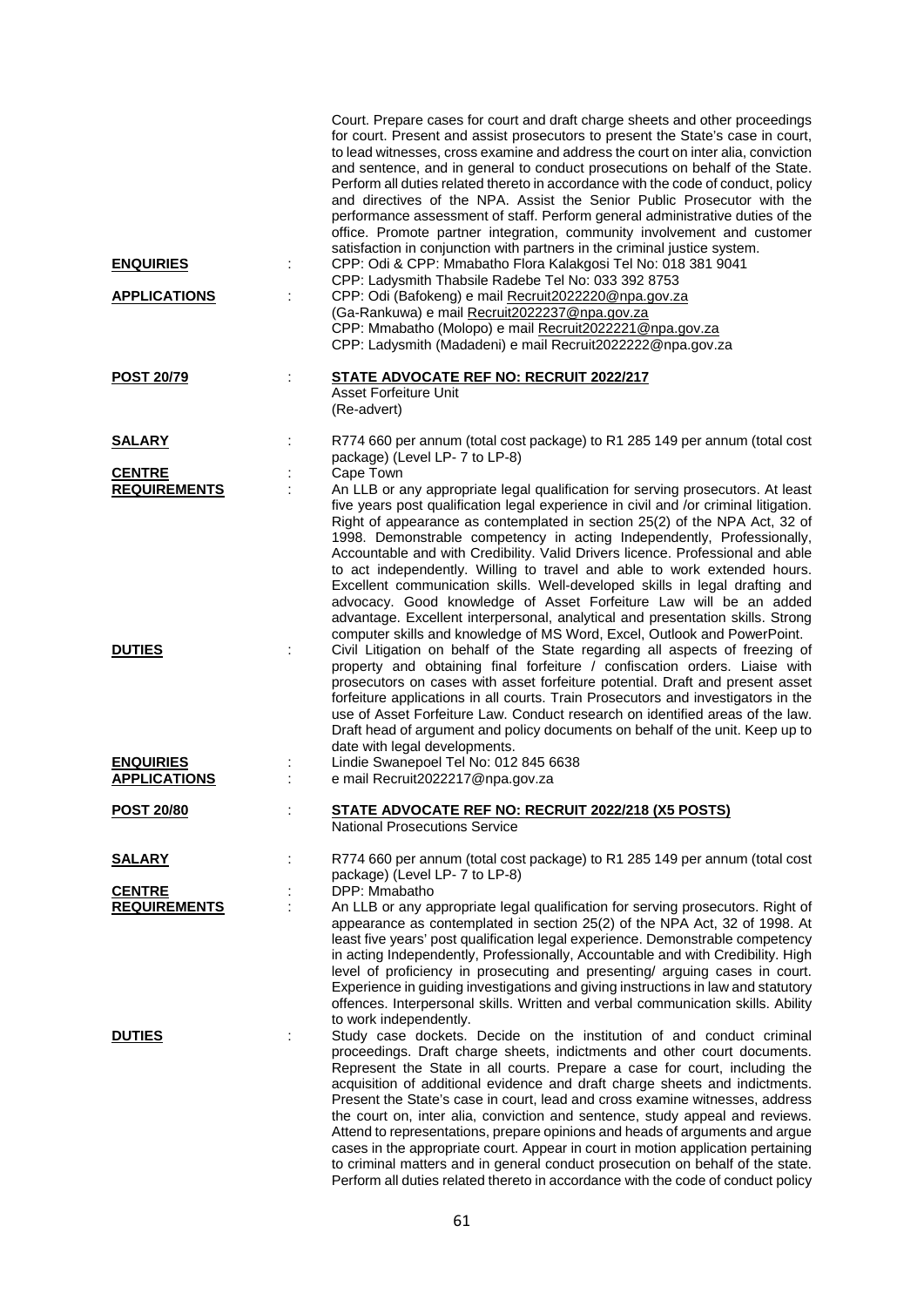|                                         |   | and directives of the NPA. Promote partner integration, community involvement<br>and customer satisfaction in conjunction with partners in the criminal justice<br>system.                                                                                                                                                                                                                                                                                                                                                                                                                                                                                                                                                                                                                                                                                                                                                                                                                                                                                                                                                                                                                                                                                                                                                                                                                                                                                                                                                                                                                                                                                                                                                                                                                                                    |
|-----------------------------------------|---|-------------------------------------------------------------------------------------------------------------------------------------------------------------------------------------------------------------------------------------------------------------------------------------------------------------------------------------------------------------------------------------------------------------------------------------------------------------------------------------------------------------------------------------------------------------------------------------------------------------------------------------------------------------------------------------------------------------------------------------------------------------------------------------------------------------------------------------------------------------------------------------------------------------------------------------------------------------------------------------------------------------------------------------------------------------------------------------------------------------------------------------------------------------------------------------------------------------------------------------------------------------------------------------------------------------------------------------------------------------------------------------------------------------------------------------------------------------------------------------------------------------------------------------------------------------------------------------------------------------------------------------------------------------------------------------------------------------------------------------------------------------------------------------------------------------------------------|
| <b>ENQUIRIES</b><br><b>APPLICATIONS</b> | İ | Flora Kalakgosi Tel No: 018 381 9041<br>e mail Recruit2022218@npa.gov.za                                                                                                                                                                                                                                                                                                                                                                                                                                                                                                                                                                                                                                                                                                                                                                                                                                                                                                                                                                                                                                                                                                                                                                                                                                                                                                                                                                                                                                                                                                                                                                                                                                                                                                                                                      |
| <b>POST 20/81</b>                       | ÷ | <b>STATE ADVOCATE (STU) REF NO: RECRUIT 2022/219</b><br><b>National Prosecutions Service</b>                                                                                                                                                                                                                                                                                                                                                                                                                                                                                                                                                                                                                                                                                                                                                                                                                                                                                                                                                                                                                                                                                                                                                                                                                                                                                                                                                                                                                                                                                                                                                                                                                                                                                                                                  |
| <u>SALARY</u>                           | İ | R774 660 per annum (total cost package) to R1 285 149 per annum (total cost<br>package) (Level LP- 7 to LP-8)                                                                                                                                                                                                                                                                                                                                                                                                                                                                                                                                                                                                                                                                                                                                                                                                                                                                                                                                                                                                                                                                                                                                                                                                                                                                                                                                                                                                                                                                                                                                                                                                                                                                                                                 |
| <b>CENTRE</b><br><b>REQUIREMENTS</b>    | ÷ | DPP: Pietermaritzburg<br>An LLB or any appropriate legal qualification for serving prosecutors. Right of<br>appearance as contemplated in section 25(2) of the NPA Act, 32 of 1998. At<br>least 5 years post qualification legal experience in civil and/or criminal litigation.<br>Demonstrable competency in acting<br>Independently,<br>Professionally,<br>Accountable and with Credibility. At least four years of relevant criminal court<br>work experience in advocacy and drafting. Well-developed skills in legal<br>research. Good interpersonal, analytical, organizational and communication<br>skills. General computer literacy required. Excellent administrative skills.<br>Extensive prosecutorial or litigation experience with regard to common law<br>offences such as fraud, theft, forgery and uttering, commercial crimes and<br>related matters is essential. Proficiency in guiding, competency in guiding<br>investigations in complex or more difficult matters, including commercial<br>matters, drafting charge sheet, indictments and court documents, dealing with<br>representations and conducting motion proceedings. The ability to mentor and<br>train prosecutors and stakeholders. Ability to act independently without<br>supervision and manage court and case flow management independently.<br>Required to travel to courts across the Division to prosecute tax cases as and                                                                                                                                                                                                                                                                                                                                                                                                       |
| <b>DUTIES</b>                           |   | when required. Valid driver's license is required.<br>To institute and conduct criminal proceedings on behalf of the state, to perform<br>any act incidental thereto and carry out the duties and functions assigned to<br>the prosecution under any Act and/or any directives, inter alia, to study case<br>dockets, decide on the institution of and conduct criminal proceedings of a<br>complex nature. Prepare cases for court by inter alia guiding the investigation,<br>consulting with witnesses and acquiring additional evidence. Draft charge<br>sheets and indictments. Deal with any representations. Present the state's<br>case in court. Present evidence, cross-examine and address the court on inter<br>alia, conviction and sentence. Study appeals and review, prepare options and<br>heads of argument for complex matters and argue cases in the appropriate<br>court with right of appearance. Appear in court in motion applications pertaining<br>to criminal matters and in general conduct prosecutions on behalf of the State.<br>Perform all duties, including administrative duties and specific tasks assigned<br>by supervisor, related thereto in accordance with the Code of Conduct, policy<br>and directives of the National Prosecuting Authority. Mentor and guide<br>prosecutors and stakeholders (SARS CI Investigators, SAPS investigators).<br>Assist in the keeping of proper records, statistics in relation to all criminal<br>prosecutions conducted by the STU and assist in compilation of<br>statistics/reports. Assist Deputy Directors in high-profile matters or matters<br>where an increased risk element is present. Promote partner integration,<br>community involvement and customer satisfaction in conjunction with partners<br>in the criminal justice system. |
| <b>ENQUIRIES</b><br><b>APPLICATIONS</b> |   | Thabsile Radebe Tel No: 033 392 8753<br>e mail Recruit2022219@npa.gov.za                                                                                                                                                                                                                                                                                                                                                                                                                                                                                                                                                                                                                                                                                                                                                                                                                                                                                                                                                                                                                                                                                                                                                                                                                                                                                                                                                                                                                                                                                                                                                                                                                                                                                                                                                      |
| <u>POST 20/82</u>                       |   | <b>HEAD CONTROL PROSECUTOR 2</b><br><b>National Prosecutions Service</b>                                                                                                                                                                                                                                                                                                                                                                                                                                                                                                                                                                                                                                                                                                                                                                                                                                                                                                                                                                                                                                                                                                                                                                                                                                                                                                                                                                                                                                                                                                                                                                                                                                                                                                                                                      |
| <u>SALARY</u>                           |   | R518 088 per annum (excluding benefits) to R1 210 842 per annum (total cost<br>package) (Level SU 1 to SU-2)                                                                                                                                                                                                                                                                                                                                                                                                                                                                                                                                                                                                                                                                                                                                                                                                                                                                                                                                                                                                                                                                                                                                                                                                                                                                                                                                                                                                                                                                                                                                                                                                                                                                                                                  |
| <b>CENTRE</b>                           |   | CPP: Ladysmith (Greytown) Ref No: Recruit 2022/223 (Re-advert)<br>CPP: Ntuzuma (Hammersdale) Ref No: Recruit 2022/224<br>CPP: Klerksdorp (Schweizer-Reneke) Ref No: Recruit 2022/225                                                                                                                                                                                                                                                                                                                                                                                                                                                                                                                                                                                                                                                                                                                                                                                                                                                                                                                                                                                                                                                                                                                                                                                                                                                                                                                                                                                                                                                                                                                                                                                                                                          |
| <b>REQUIREMENTS</b>                     |   | An LLB or any appropriate legal qualification for serving prosecutors. At least<br>four years' post qualification legal experience. Demonstrable competency in<br>acting Independently, Professionally, Accountable and with Credibility.<br>Proficiency in prosecuting, guiding investigation and giving instructions in                                                                                                                                                                                                                                                                                                                                                                                                                                                                                                                                                                                                                                                                                                                                                                                                                                                                                                                                                                                                                                                                                                                                                                                                                                                                                                                                                                                                                                                                                                     |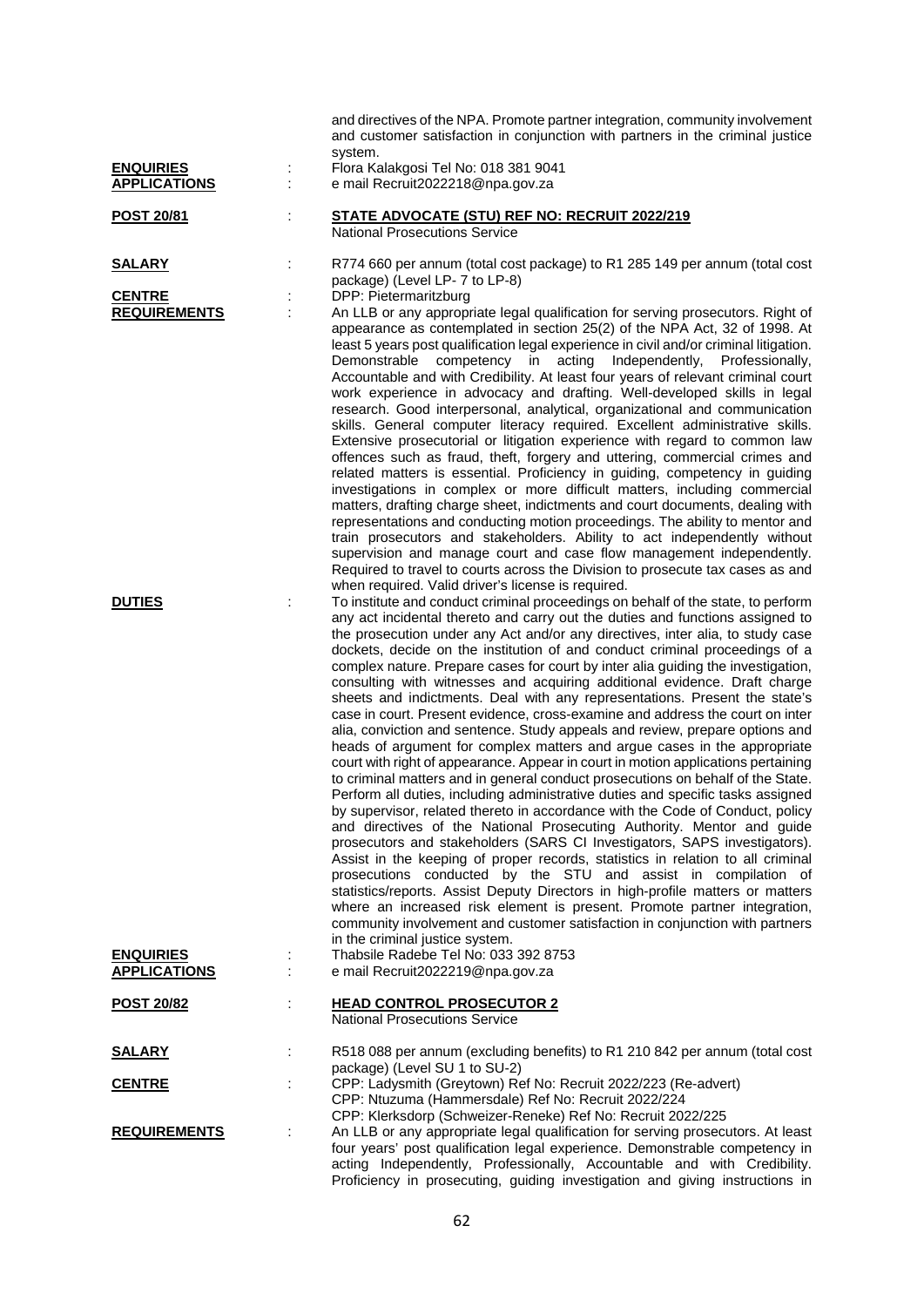|                                                | complex and more difficult common law and statutory offences in the Regional<br>and District Court. Proficiently drafting complex charge sheets and other<br>complex court documents. Must be able to act independently without constant<br>supervision. Excellent administrative skills.                                                                                                                                                                                                                                                                                                                                                                                                                                                                                                                                                                                                                                                                                                                                 |
|------------------------------------------------|---------------------------------------------------------------------------------------------------------------------------------------------------------------------------------------------------------------------------------------------------------------------------------------------------------------------------------------------------------------------------------------------------------------------------------------------------------------------------------------------------------------------------------------------------------------------------------------------------------------------------------------------------------------------------------------------------------------------------------------------------------------------------------------------------------------------------------------------------------------------------------------------------------------------------------------------------------------------------------------------------------------------------|
| <b>DUTIES</b>                                  | Manage, train and give guidance to prosecutors. Study case dockets, decide<br>on the institution of and conduct criminal proceedings. Maintenance matters<br>and inquest of a general and more advanced nature in the Regional Court and<br>District Court. Prepare cases for court and draft charge sheets and other<br>proceedings for court, present and assist prosecutors to present the State's<br>case in court, to lead witnesses, cross examine and address the court on inter-<br>alia, conviction and sentence, and in general to conduct prosecutions on behalf<br>of the State. Perform all duties related thereto in accordance with the Code of<br>Conduct, Policy and Directives of the National Prosecuting Authority. Assist the<br>Senior Public Prosecutor with the performance assessment of staff. Perform<br>general administrative duties of the office. Promote partner integration,<br>community involvement and customer satisfaction in conjunction with partners<br>in the criminal justice. |
| <b>ENQUIRIES</b>                               | CPP: Ladysmith Thabsile Radebe Tel No: 033 392 8753<br>CPP: Ntuzuma Sibongiseni Ngcamu Tel No: 031 334 5068<br>CPP: Klerksdorp Flora Kalakgosi Tel No: 018 381 9041                                                                                                                                                                                                                                                                                                                                                                                                                                                                                                                                                                                                                                                                                                                                                                                                                                                       |
| <b>APPLICATIONS</b>                            | CPP: Ladysmith (Greytown) e mail Recruit2022223@npa.gov.za<br>CPP: Ntuzuma (Hammersdale) e mail Recruit2022224@npa.gov.za<br>CPP: Klerksdorp (Schweizer-Reneke) e mail Recruit2022225@npa.gov.za                                                                                                                                                                                                                                                                                                                                                                                                                                                                                                                                                                                                                                                                                                                                                                                                                          |
| <b>POST 20/83</b>                              | <b>REGIONAL COURT PROSECUTOR</b><br><b>National Prosecutions Service</b>                                                                                                                                                                                                                                                                                                                                                                                                                                                                                                                                                                                                                                                                                                                                                                                                                                                                                                                                                  |
| <b>SALARY</b>                                  | R518 088 per annum (excluding benefits) to R1 210 842 per annum (total cost<br>package) (Level LP-5 to LP-6)                                                                                                                                                                                                                                                                                                                                                                                                                                                                                                                                                                                                                                                                                                                                                                                                                                                                                                              |
| <b>CENTRE</b>                                  | CPP: Ladysmith (Madadeni) Ref No: Recruit 2022/226 (Re-advert)<br>(Greytown) Ref No: Recuit 2022/227<br>CPP: Mmabatho (Molopo) Ref No: Recruit 2022/228<br>CPP: Durban Ref No: Recruit 2022/238<br>CPP: Middelburg (Carolina) Ref No: Recruit 2022/239 (Re-advert)                                                                                                                                                                                                                                                                                                                                                                                                                                                                                                                                                                                                                                                                                                                                                        |
| <b>REQUIREMENTS</b>                            | An LLB or any appropriate legal qualification for serving prosecutors. At least<br>four years post qualification legal experience. Demonstrable competency in<br>acting Independently, Professionally, Accountable and with Credibility. The<br>incumbent must have the ability to act independently or with minimum<br>supervision. Proficiency in prosecuting.                                                                                                                                                                                                                                                                                                                                                                                                                                                                                                                                                                                                                                                          |
| <b>DUTIES</b>                                  | Study case dockets. Decide on the institution of and conduct criminal<br>proceedings. Draft charge sheets and other documents and represent the<br>State in all courts. Lead witnesses, cross-examine and address the court on<br>inter alia, conviction and sentence and in general to conduct prosecutions on<br>behalf of the state. Perform general administrative duties of the office. Promote<br>partner integration, community involvement and customer satisfaction in<br>conjunction with partners in the criminal justice system. Perform all duties<br>related thereto in accordance with the Code of Conduct, Policy and Directives<br>of the National Prosecuting Authority.                                                                                                                                                                                                                                                                                                                                |
| <b>ENQUIRIES</b>                               | CPP: Ladysmith Thabsile Radebe Tel No: 033 392 8753<br>CPP: Mmabatho: Flora Kalakgosi Tel No: 018 381 9041<br>CPP: Durban Sibongiseni Ngcamu Tel No: 031 334 5068<br>CPP: Middelburg (Carolina) Tebogo Mashile Tel No: 013 045 0686                                                                                                                                                                                                                                                                                                                                                                                                                                                                                                                                                                                                                                                                                                                                                                                       |
| <b>APPLICATIONS</b>                            | CPP: Ladysmith (Madadeni) e mail Recruit2022226@npa.gov.za<br>(Greytown) e mail Recuit2022227@npa.gov.za<br>CPP: Mmabatho (Molopo) e mail Recruit2022228@npa.gov.za<br>CPP: Durban e mail Recruit2022238@npa.gov.za<br>CPP: Middelburg (Carolina) e mail Recruit2022239@npa.gov.za                                                                                                                                                                                                                                                                                                                                                                                                                                                                                                                                                                                                                                                                                                                                        |
| <b>POST 20/84</b>                              | PERSONAL ASSISTANT REF NO: RECRUIT 2022/229<br><b>National Prosecutions Service</b>                                                                                                                                                                                                                                                                                                                                                                                                                                                                                                                                                                                                                                                                                                                                                                                                                                                                                                                                       |
| SALARY<br><b>CENTRE</b><br><b>REQUIREMENTS</b> | R261 372 per annum (Level 07), (excluding benefits)<br>Head Office: Pretoria<br>Grade 12 or equivalent qualification. Minimum two years secretarial experience<br>and or related administrative experience. Minimum two years secretarial<br>experience and or related administrative experience. Demonstrable<br>competency in acting Independently, Professionally, Accountable and with                                                                                                                                                                                                                                                                                                                                                                                                                                                                                                                                                                                                                                |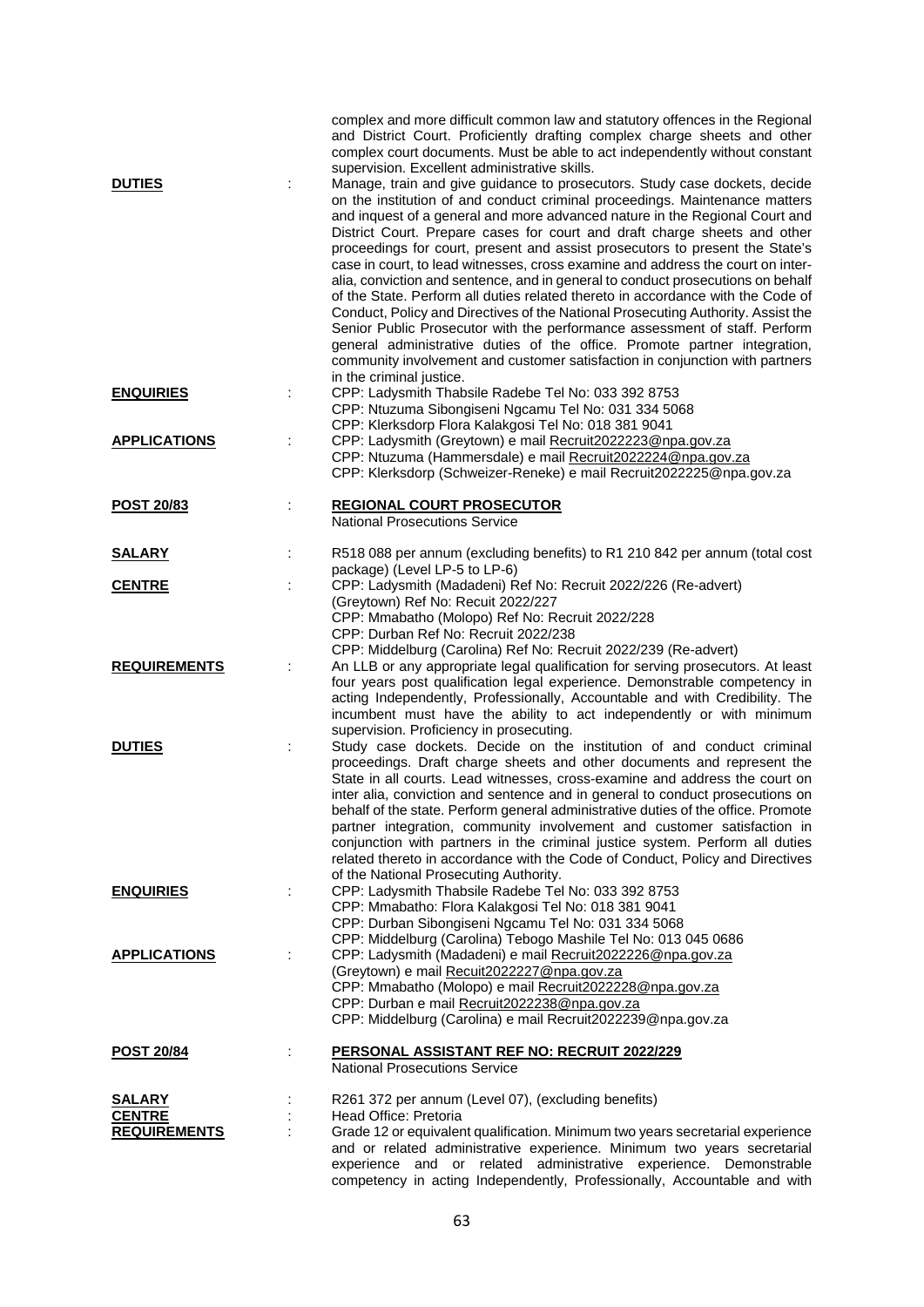| <b>DUTIES</b>                           | Credibility. General computer literacy skills and knowledge in programs such<br>as MS Word, Excel and outlook. Language skills and ability to communicate<br>well with people at different levels and from different background. Good<br>telephone etiquette and above average planning and organizing skills. Good<br>people skills. High level of reliability. Written communication skills. Ability to<br>conduct legal research. Ability to act with tact and discretion. Ability to identify<br>and handle confidential matters, and to keep confidential matters as such.<br>Good grooming, presentation. Good people's skills. Strong interpersonal and<br>communication skills. Excellent typing skills and experience on Word, Excel<br>and PowerPoint. A valid driver's license.<br>Establish and maintain an effective diary for the Special Director: NPS. Manage<br>and coordinate the diary and appointments with the office of the Special<br>Director. Act as receptionist for the Special Director's Office. Manage incoming<br>and outgoing calls and maintain the telephone register. Provide hospitality<br>services to all guest visiting. Render an office support and administration<br>function, filing system and pending system with task list. Perform a variety of<br>miscellaneous tasks for the Special Director. Keep records of all incoming and<br>outgoing documentation on a daily basis according to the MISS requirements.<br>Ensure the office security is maintained with regards to access to the office of<br>the Special Director. Draft letters and memorandum as requested by the<br>Special Director. Maintaining a tasks list for the office of the SDPP. Managing |
|-----------------------------------------|------------------------------------------------------------------------------------------------------------------------------------------------------------------------------------------------------------------------------------------------------------------------------------------------------------------------------------------------------------------------------------------------------------------------------------------------------------------------------------------------------------------------------------------------------------------------------------------------------------------------------------------------------------------------------------------------------------------------------------------------------------------------------------------------------------------------------------------------------------------------------------------------------------------------------------------------------------------------------------------------------------------------------------------------------------------------------------------------------------------------------------------------------------------------------------------------------------------------------------------------------------------------------------------------------------------------------------------------------------------------------------------------------------------------------------------------------------------------------------------------------------------------------------------------------------------------------------------------------------------------------------------------------------------------------------------------------------------|
|                                         | travel requests for the Special Director. Daily interaction with the Personal<br>Assistant of the DNDPP.                                                                                                                                                                                                                                                                                                                                                                                                                                                                                                                                                                                                                                                                                                                                                                                                                                                                                                                                                                                                                                                                                                                                                                                                                                                                                                                                                                                                                                                                                                                                                                                                         |
| <b>ENQUIRIES</b><br><b>APPLICATIONS</b> | Gija Maswanganyi Tel No: 012 845 6944<br>e mail Recruit2022229@npa.gov.za                                                                                                                                                                                                                                                                                                                                                                                                                                                                                                                                                                                                                                                                                                                                                                                                                                                                                                                                                                                                                                                                                                                                                                                                                                                                                                                                                                                                                                                                                                                                                                                                                                        |
| <b>POST 20/85</b>                       | <b>ADMINISTRATIVE CLERK REF NO: RECRUIT 2022/230</b><br>Priority Crime Litigation Unit                                                                                                                                                                                                                                                                                                                                                                                                                                                                                                                                                                                                                                                                                                                                                                                                                                                                                                                                                                                                                                                                                                                                                                                                                                                                                                                                                                                                                                                                                                                                                                                                                           |
| <b>SALARY</b>                           | R176 310 per annum (Level 05), (excluding benefits)                                                                                                                                                                                                                                                                                                                                                                                                                                                                                                                                                                                                                                                                                                                                                                                                                                                                                                                                                                                                                                                                                                                                                                                                                                                                                                                                                                                                                                                                                                                                                                                                                                                              |
| <b>CENTRE</b>                           | Head Office: Pretoria                                                                                                                                                                                                                                                                                                                                                                                                                                                                                                                                                                                                                                                                                                                                                                                                                                                                                                                                                                                                                                                                                                                                                                                                                                                                                                                                                                                                                                                                                                                                                                                                                                                                                            |
| <b>REQUIREMENTS</b>                     | Grade 12 or equivalent qualification. Demonstrable competency in acting<br>Independently, Professionally, Accountable and with Credibility. Administration<br>related qualification will be an added advantage. Basic knowledge of PFMA<br>and Treasury Regulations. Sound planning and organizing skills, written and<br>verbal communication skills. General computer literacy skills. Ability to act<br>independently. Ensure compliance with NPA policies and guidelines and all<br>relevant prescripts. Basic numeracy skills.                                                                                                                                                                                                                                                                                                                                                                                                                                                                                                                                                                                                                                                                                                                                                                                                                                                                                                                                                                                                                                                                                                                                                                              |
| <b>DUTIES</b>                           | Process the payments for the service providers for the unit e.g Substance and<br>travelling claims, cellphone claims. Render support in the compilation and<br>control budget. Carry out tasks relating to the acquisition, supply and<br>distribution of inventory in accordance with the procurement policy. Check<br>discrepancies in salary reports and distribute IRP5's. Administer stationary in<br>the unit and manage petty cash. Design and keep a well organized<br>administrative system for the office. Liaise with corporate service with all<br>matters pertaining to the administrative functioning of the office. Render<br>general administrative support such as filling, photocopying, faxing, receiving<br>and dispatching of documents.                                                                                                                                                                                                                                                                                                                                                                                                                                                                                                                                                                                                                                                                                                                                                                                                                                                                                                                                                    |
| <b>ENQUIRIES</b><br><b>APPLICATIONS</b> | Bonakele Jali Tel No: 012 845 6395<br>e mail Recruit2022230@npa.gov.za                                                                                                                                                                                                                                                                                                                                                                                                                                                                                                                                                                                                                                                                                                                                                                                                                                                                                                                                                                                                                                                                                                                                                                                                                                                                                                                                                                                                                                                                                                                                                                                                                                           |
| <b>POST 20/86</b>                       | <b>ADMINISTRATIVE CLERK REF NO: RECRUIT 2022/231</b><br><b>National Prosecutions Service</b>                                                                                                                                                                                                                                                                                                                                                                                                                                                                                                                                                                                                                                                                                                                                                                                                                                                                                                                                                                                                                                                                                                                                                                                                                                                                                                                                                                                                                                                                                                                                                                                                                     |
| <b>SALARY</b>                           | R176 310 per annum (Level 05), (excluding benefits)                                                                                                                                                                                                                                                                                                                                                                                                                                                                                                                                                                                                                                                                                                                                                                                                                                                                                                                                                                                                                                                                                                                                                                                                                                                                                                                                                                                                                                                                                                                                                                                                                                                              |
| <b>CENTRE</b><br><b>REQUIREMENTS</b>    | DPP: Mpumalanga<br>Grade 12 or equivalent qualification. Demonstrable competency in acting<br>Independently, Professionally, Accountable and with Credibility. Excellent<br>communication and administrative skills. Report writing, good verbal and<br>written communication skills. Customers focus and responsiveness. Excellent<br>administrative skills and problem-solving skills. Good analytical skills. General<br>computer literacy skills and knowledge in programs MS Word; Excel;<br>PowerPoint and Outlook. Documentation administration, writing skills and task                                                                                                                                                                                                                                                                                                                                                                                                                                                                                                                                                                                                                                                                                                                                                                                                                                                                                                                                                                                                                                                                                                                                  |
| <b>DUTIES</b>                           | management skills.<br>Provide high level administration support to the office. Design and keep a well-<br>organized administrative system for the office. Execute a wide variety of<br>administrative tasks pertaining to the provision of support to line functionaries.                                                                                                                                                                                                                                                                                                                                                                                                                                                                                                                                                                                                                                                                                                                                                                                                                                                                                                                                                                                                                                                                                                                                                                                                                                                                                                                                                                                                                                        |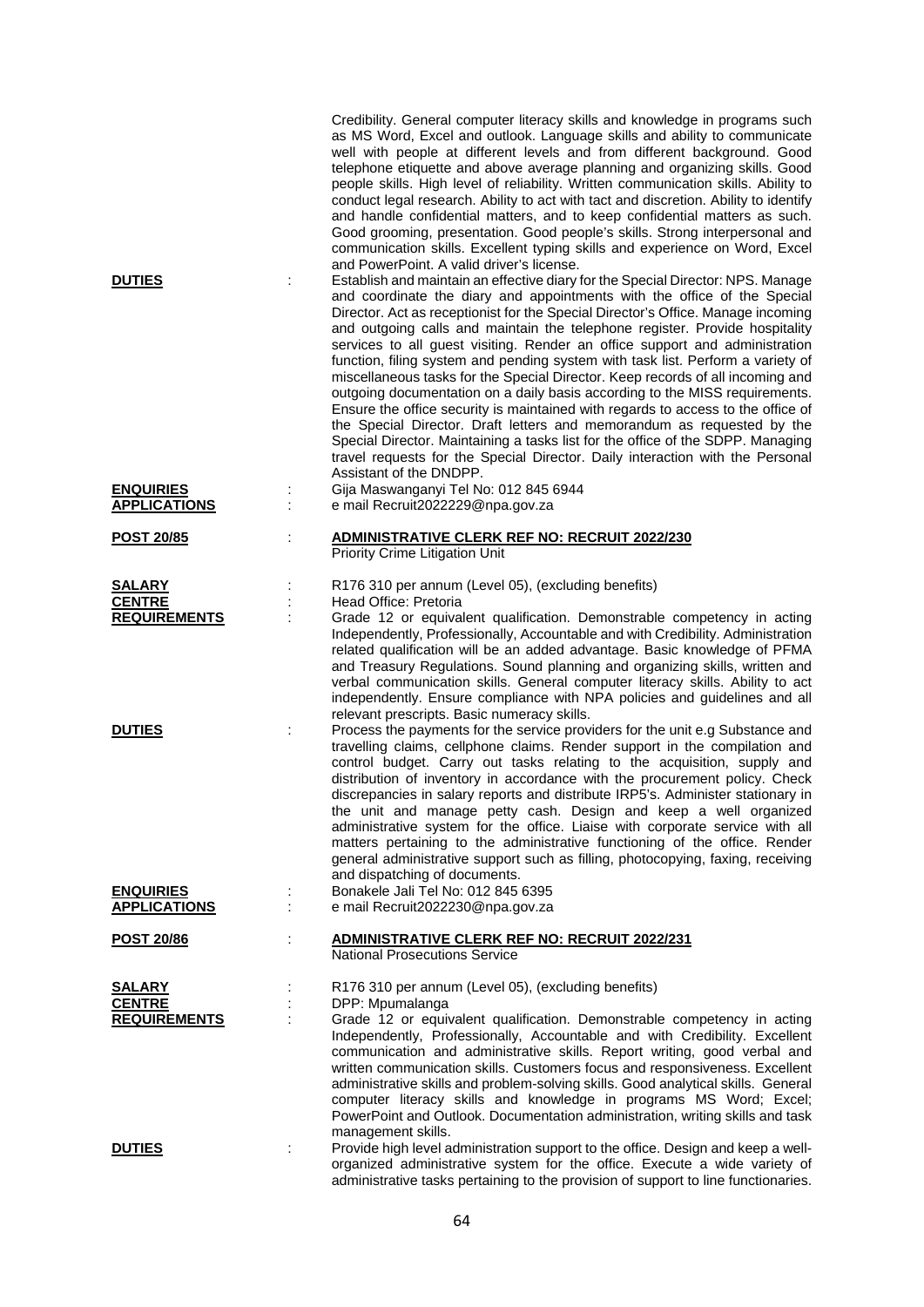| <b>ENQUIRIES</b><br><b>APPLICATIONS</b>               | ÷ | Draft correspondence to members of the public, other organizations and state<br>Departments. Liaise with corporate services with all matters pertaining to the<br>administrative functioning of the office. Provide administrative support to the<br>legal staff, pertaining to finance, logistical and human resource. Deliver mails<br>and faxes within the office and render general administrative support such as<br>filing, photocopying, faxing, receiving and dispatching documents.<br>Tebogo Mashile Tel No: 013 045 0686<br>e mail Recruit2022231@npa.gov.za                                                                                                                                                                             |
|-------------------------------------------------------|---|-----------------------------------------------------------------------------------------------------------------------------------------------------------------------------------------------------------------------------------------------------------------------------------------------------------------------------------------------------------------------------------------------------------------------------------------------------------------------------------------------------------------------------------------------------------------------------------------------------------------------------------------------------------------------------------------------------------------------------------------------------|
| <b>POST 20/87</b>                                     |   | <b>ADMINISTRATIVE CLERK REF NO: RECRUIT 2022/232 (X4 POSTS)</b><br><b>National Prosecutions Service</b>                                                                                                                                                                                                                                                                                                                                                                                                                                                                                                                                                                                                                                             |
| <b>SALARY</b><br><b>CENTRE</b><br><b>REQUIREMENTS</b> |   | R176 310 per annum (Level 05), (excluding benefits)<br>DPP: Pietermaritzburg<br>Grade 12 or equivalent qualification. Demonstrable competency in acting<br>Independently, Professionally, Accountable and with Credibility. Excellent<br>communication and administrative skills. Report writing, good verbal and<br>written communication skills. Customers focus and responsiveness. Excellent<br>administrative skills and problem-solving skills. Good analytical skills. General<br>computer literacy skills and knowledge in programs MS Word; Excel;<br>PowerPoint and Outlook.                                                                                                                                                              |
| <b>DUTIES</b>                                         | ÷ | Provide high level administration support to the office. Design and keep a well-<br>organized administrative system for the office. Execute a wide variety of<br>administrative tasks pertaining to the provision of support to line functionaries.<br>Draft correspondence to members of the public, other organizations and state<br>Departments. Liaise with corporate services with all matters pertaining to the<br>administrative functioning of the office. Provide administrative support to the<br>legal staff, pertaining to finance, logistical and human resource. Deliver mails<br>and faxes within the office and render general administrative support such as<br>filing, photocopying, faxing, receiving and dispatching documents. |
| <b>ENQUIRIES</b><br><b>APPLICATIONS</b>               |   | Thabisile Radebe Tel No: 033 392 8753<br>e mail Recruit2022232@npa.gov.za                                                                                                                                                                                                                                                                                                                                                                                                                                                                                                                                                                                                                                                                           |
| <b>POST 20/88</b>                                     |   | <b>REGISTRY CLERK</b><br>National Prosecutions Service                                                                                                                                                                                                                                                                                                                                                                                                                                                                                                                                                                                                                                                                                              |
| <u>SALARY</u><br><b>CENTRE</b>                        |   | R176 310 per annum (Level 05), (excluding benefits)<br>DPP: Kimberley Ref No: Recruit 2022/233<br>DPP: Pietermaritzburg Ref No: Recruit 2022/234                                                                                                                                                                                                                                                                                                                                                                                                                                                                                                                                                                                                    |
| <b>REQUIREMENTS</b>                                   | ÷ | Grade 12 or equivalent. Demonstrable competency in acting Independently,<br>Professionally, Accountable and with Credibility. Good administrative skills.<br>Good planning and organizing skills. Ability to work under pressure and<br>independently. Ability to prioritize. Good verbal and oral communication skills.<br>Client orientation and customer focus. Good interpersonal skills.                                                                                                                                                                                                                                                                                                                                                       |
| <b>DUTIES</b>                                         |   | registry counter<br>service.<br>Handle<br>Provide<br>incoming<br>and<br>outgoing<br>correspondence. Render an effective record management service. Operate<br>office machines in relation to registry functions. Process documents for<br>archiving and/or disposal.                                                                                                                                                                                                                                                                                                                                                                                                                                                                                |
| <b>ENQUIRIES</b>                                      | ÷ | DPP: Kimberley Nicolas Mogongwa Tel No: 053 807 4539<br>DPP: Pietermaritzburg Thabisile Radebe Tel No: 033 392 8753                                                                                                                                                                                                                                                                                                                                                                                                                                                                                                                                                                                                                                 |
| <b>APPLICATIONS</b>                                   |   | DPP: Kimberley e mail Recruit2022233@npa.gov.za<br>DPP: Pietermaritzburg e mail Recruit2022234@npa.gov.za                                                                                                                                                                                                                                                                                                                                                                                                                                                                                                                                                                                                                                           |
| <u>POST 20/89</u>                                     |   | SWITCHBOARD OPERATOR REF NO: RECRUIT 2022/235<br><b>National Prosecutions Service</b>                                                                                                                                                                                                                                                                                                                                                                                                                                                                                                                                                                                                                                                               |
| <b>SALARY</b><br><b>CENTRE</b><br><b>REQUIREMENTS</b> |   | R147 459 per annum (Level 04), (excluding benefits)<br>DPP: Limpopo<br>Grade 12 or equivalent qualification. Demonstrable competency in acting<br>Independently, Professionally, Accountable and with Credibility. Must be<br>computer literate (Word, Excel, Outlook and PowerPoint). Excellent<br>organizational and planning skills. Good communication and administrative<br>skills. Ability to work independently and under pressure. Integrity, reliable,<br>tolerant and determined. Able to act independently. Able to work extended                                                                                                                                                                                                        |
| <b>DUTIES</b>                                         | ÷ | hours. Excellent administration skills.<br>Answer all incoming calls. Keep staff extension numbers register up to date<br>and change register when staff changes offices. Registration of daily incoming                                                                                                                                                                                                                                                                                                                                                                                                                                                                                                                                            |